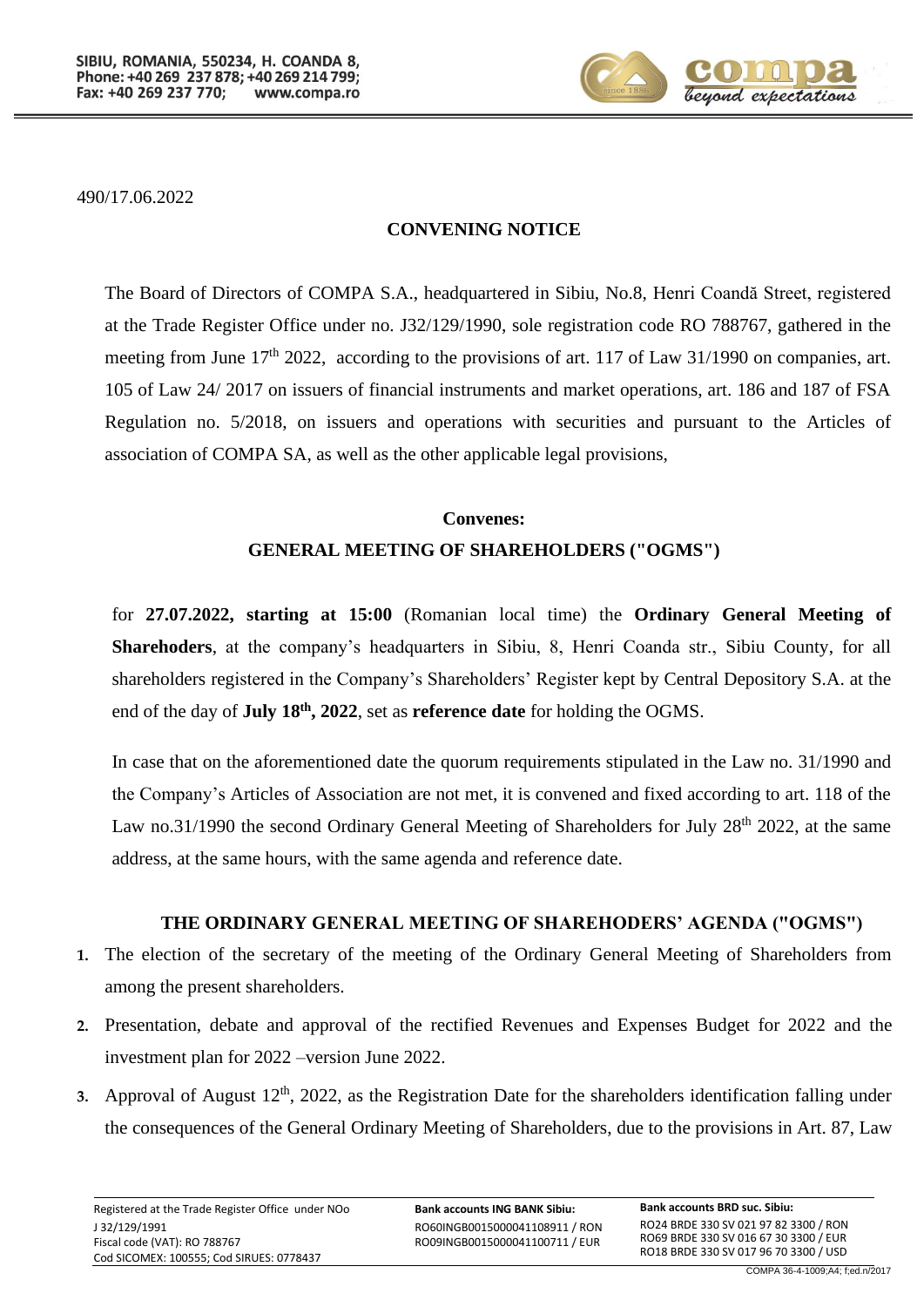

 $24/2017$  on issuers of financial instruments and market operations and approval of August  $11<sup>th</sup>$ , 2022, as ex-date, according to Art. 176(1) from FSA Regulation no.5 / 2018.

**4.** Empowering of individuals that will perform the publication and recording formalities of the GMS session decisions, including their signing.

**\*\*\***

#### **Rights of the Shareholders**

#### • *Shareholders' proposals concerning OGMS*

One or more shareholders representing, individually or together, at least 5% of the share capital has/have the right:

a) to introduce items on the agenda of the general meeting, provided that each item is accompanied by a justification, or a draft decision proposed for approval in the general meeting;

b) to present draft decisions for the items included or proposed to be included on the agenda of the general meeting.

The shareholders' proposals will be formulated in writing and will be sent together with the documents certifying the fulfillment of the conditions for exercising these rights:

- either in the form of a handwritten signed document, in original, sent by any form of courier or deposited, at the company's headquarters located in Sibiu, Str. Henri Coandă, no. 8, Sibiu County, in a sealed envelope, with the reference written in clear script: **"FOR COMPA SA OGMS OF 27/28.07.2022"**

- or in the form of an electronically signed document with an extended electronic signature, according to Law no. 455/2001 on electronic signature - by e-mail - to the address [actionariat@compa.ro](mailto:actionariat@compa.ro) mentioning in the subject line: **"FOR COMPA SA OGMS OF 27/28.07.2022",**

so as to reach the company until **08.07.2022** at 14:00 (Romanian local time), under the sanction of losing the exercise of these rights, according to the legal provisions.

If necessary, the revised agenda will be published no later than **11.07.2022**, according to the legal provisions in force.

#### • *The right to ask questions*

Each shareholder has the right to ask written questions on the items on the OGMS agenda, so that they are registered with the company by **08.07.2022** at 14.00 (Romanian local time), under the sanction of losing the exercise of these rights, according to the legal provisions.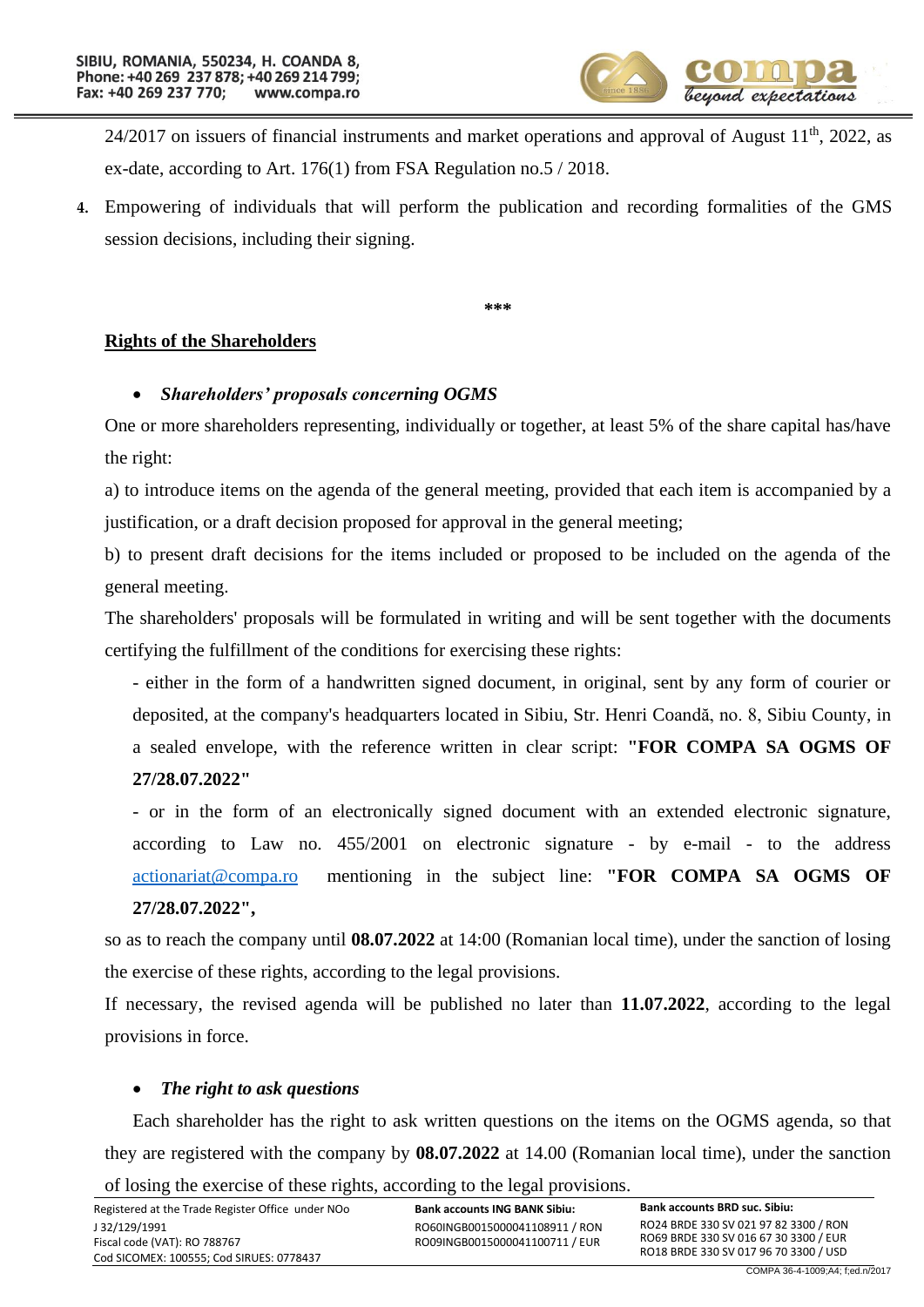

The shareholders' questions will be formulated in writing and will be sent together with the documents attesting the fulfillment of the conditions for exercising these rights:

- either in the form of a handwritten signed document, in original, sent by any form of courier or deposited at the company's headquarters located in Sibiu, Str. Henri Coandă, no. 8, Sibiu county, in a sealed envelope, with the reference written in clear script: **"FOR COMPA SA OGMS OF 27/28.07.2022",**

- or in the form of an electronically signed document with an extended electronic signature, according to Law no. 455/2001 on the electronic signature - by e-mail - to the address [actionariat@compa.ro](mailto:actionariat@compa.ro) mentioning in the subject line: **"FOR COMPA SA OGMS OF 27/28**.**07.2022",**

The company will answer the questions asked by the shareholders, having the possibility to formulate a general answer for the questions with the same content. The answers will be available, starting with **15.07.2022** at 16:00 (Romanian local time), on the company's website [www.compa.ro](http://www.compa.ro/) , in the section *Investor Relations - General Meeting of Shareholders - Meetings - OGMS - 2022 – Ordinary General Meeting of Shareholders 27/28.07.2022 - Questions and Answers*, in Question-Answer format.

The right to ask questions and the obligation of the company to answer will be conditioned by the assurance measures to ensure the identification of shareholders, the proper conduct and preparation of the general meeting, as well as the protection of confidentiality and commercial interests of the company.

In order to identify and prove the quality of shareholder, the persons who submit proposals or who ask questions will attach to the request the following documents issued by the Central Depository or, as the case may be, by the participants defined in art. 3 par. 1 point 43 of Law no. 126/2018, which provides custody services:

- An account statement from the shareholders' register, which shows the quality of shareholder and the number of shares they own

- Documents certifying the registration of the information regarding the legal representative at the Central Depository/participants defined by art. 3 par. 1 point 43 of Law no. 126/2018.

Detailed information on the exercise of shareholders' rights is available on the company's website www.compa.ro. in the section *Investor Relations - General Meeting of Shareholders – General Meetings of Shareholders Meeting Organising.*

## **Participation in the OGMS**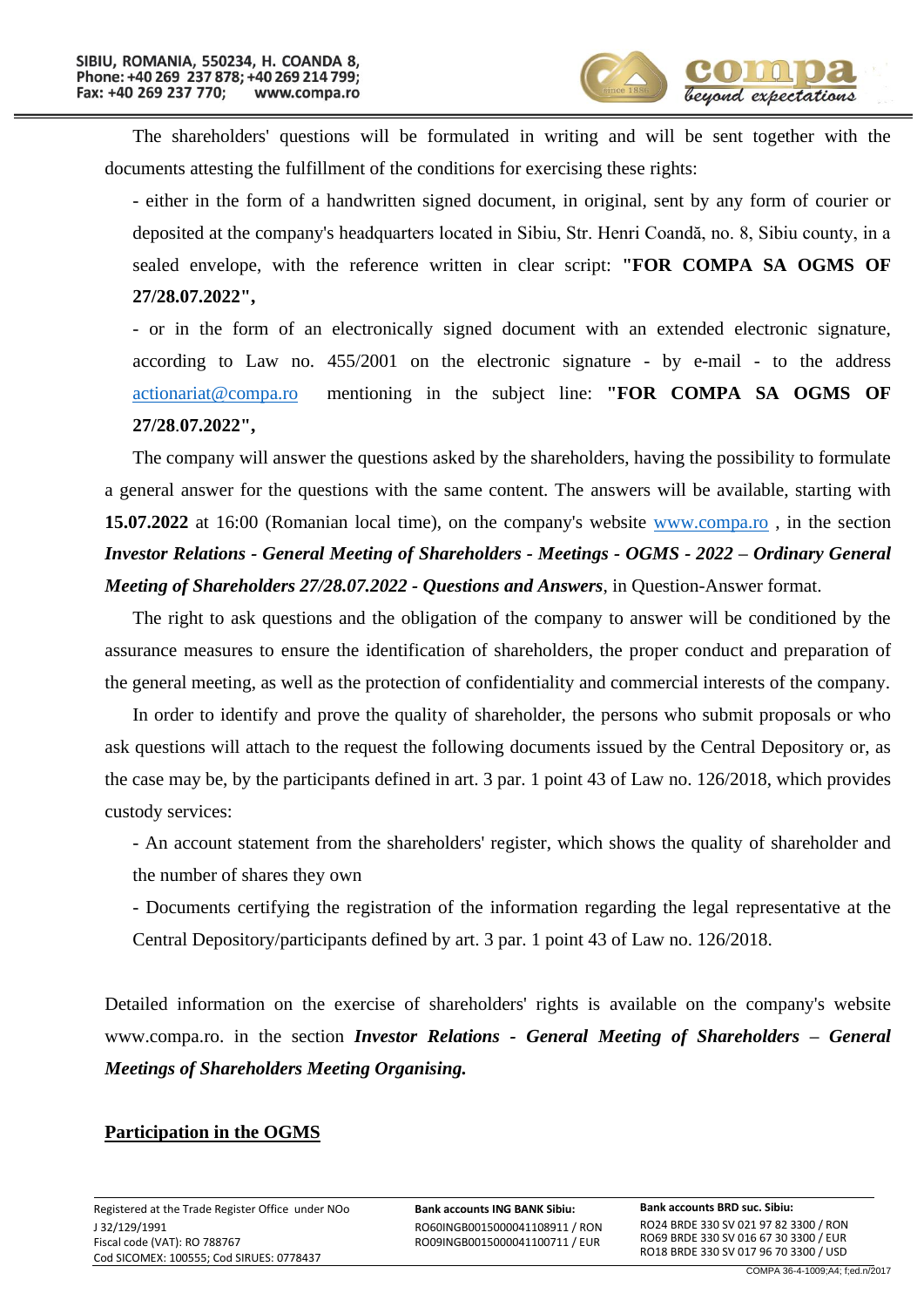**The reference date is July 18<sup>th</sup>**, 2022. Only persons who are currently shareholders mentioned in the register of shareholders of the company, kept by Central Depository S.A., have the right to participate and vote in the OGMS.

Shareholders may attend general meetings in person (through legal representatives) or may be represented by other persons, according to law, or may vote by correspondence.

The access and/or voting by correspondence of the shareholders entitled to participate in the general meetings of the shareholders is allowed by the simple proof of their identity, made, in the case of individual shareholders, with the identity document (BI/CI for Romanian citizens or, as the case may be, passport or residence card for foreign citizens) and, in the case of legal entities, with the identity card of the legal representative (BI/CI for Romanian citizens or, as the case may be, passport or residence card for foreign citizens).

If the legal representative is not mentioned in the list of shareholders of the company on the reference date received from Central Depository SA, then this quality is established on the basis of a certificate issued by the trade register/any other document issued by a competent authority in the state in which the shareholder is legally registered, which certifies their quality of representative, not older than 30 days, presented in original or certified copy.

The representatives of the individual shareholders will be identified with their identity document (BI/CI for Romanian citizens or, as the case may be, passport or residence card for foreign citizens), accompanied by the special or general power of attorney signed by the individual shareholder, if applicable.

The conventional representatives of the legal person shareholders will prove their quality with their identity document (BI/CI for Romanian citizens or, as the case may be, passport or residence card for foreign citizens), accompanied by a special or general power of attorney signed by the legal representative of the legal entity. Information on general or special powers of attorney and voting by correspondence is given below.

Documents submitted in a foreign language other than English (except for identity documents valid in Romania) will be accompanied by a translation made by a certified translator, in Romanian or in English.

## • *Participation in the OGMS by representation*

Shareholders registered on the reference date in the register of shareholders of the company kept by Central Depository S.A. may attend the meetings in person or by representation, each shareholder having the right to designate any other individual or legal person as a representative to participate and vote on their behalf in meetings, in compliance with the relevant provisions.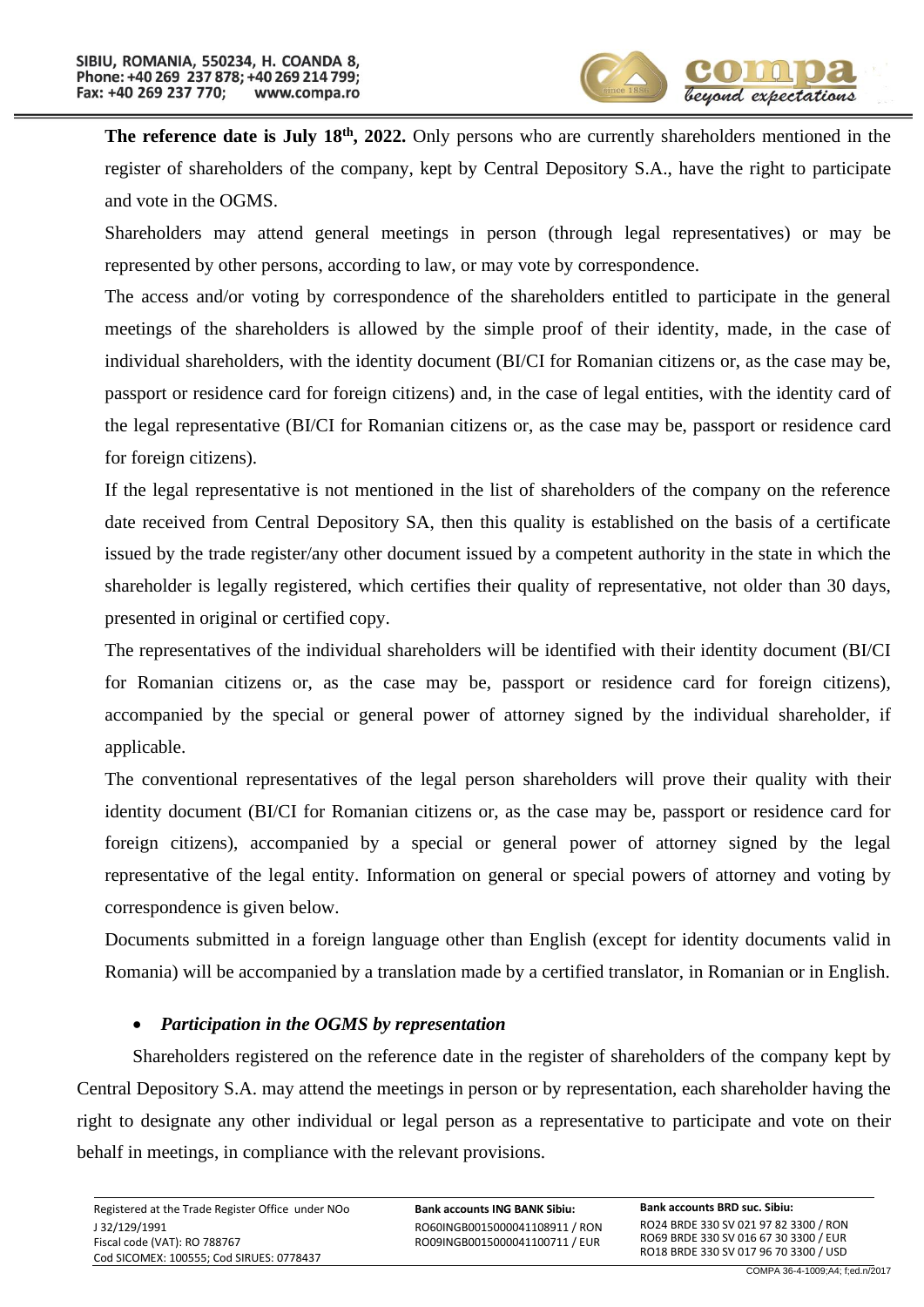

In the case of participation by representation, the shareholder will appoint a representative by a special power of attorney drawn up according to the special power of attorney form made available to shareholders by the company, in both Romanian and English, or by a general power of attorney granted in the conditions set out below.

General rules on special and general power of attorney

- **1.** A shareholder may appoint only one person to represent them at the OGMS. However, if a shareholder holds shares in the company in more than one securities account, this restriction shall not prevent them from appointing a separate representative for the shares held in each securities account in respect of a particular general meeting. In any case, the shareholder is prohibited from casting different votes based on their shares in the company.
- **2.** A shareholder may appoint by proxy one or more alternate representatives to represent them in the OGMS if the initial representative is unable to fulfill their mandate. If several alternate representatives are appointed by proxy, the order in which they will exercise their mandate will also be established.
- **3.** The shareholder shall complete and sign the general power of attorney/special power of attorney, in three original copies, in Romanian or in English, one copy for the shareholder, one copy for the representative and one copy for the company.
- **4.** In case of discussing within the Meetings, according to the legal provisions, some items not included on the published agenda, the proxy may vote on them according to the interest of the represented shareholder.
- **5.** In the event that the OGMS agenda is revised, the company will make available the updated special power of attorney forms, starting with **15.07.2022**.
- **6.** The powers of attorney will be sent to the company at least 48 hours before the starting time of the OGMS meeting at the first convening, as indicated in this convening notice, as follows:

a) general powers of attorney - before the first use, in a certified copy, bearing the shareholder's signature.

b) special powers of attorney - at each OGMS, in a certified copy, bearing the signature of the shareholder.

**7**. The shareholder will send the power of attorney, accompanied by the documents proving the identity, respectively:

a) copy of a valid identity card of the shareholder (BI/CI for Romanian citizens or, as the case may be, passport or residence card for foreign citizens)/copy of a valid identity card of the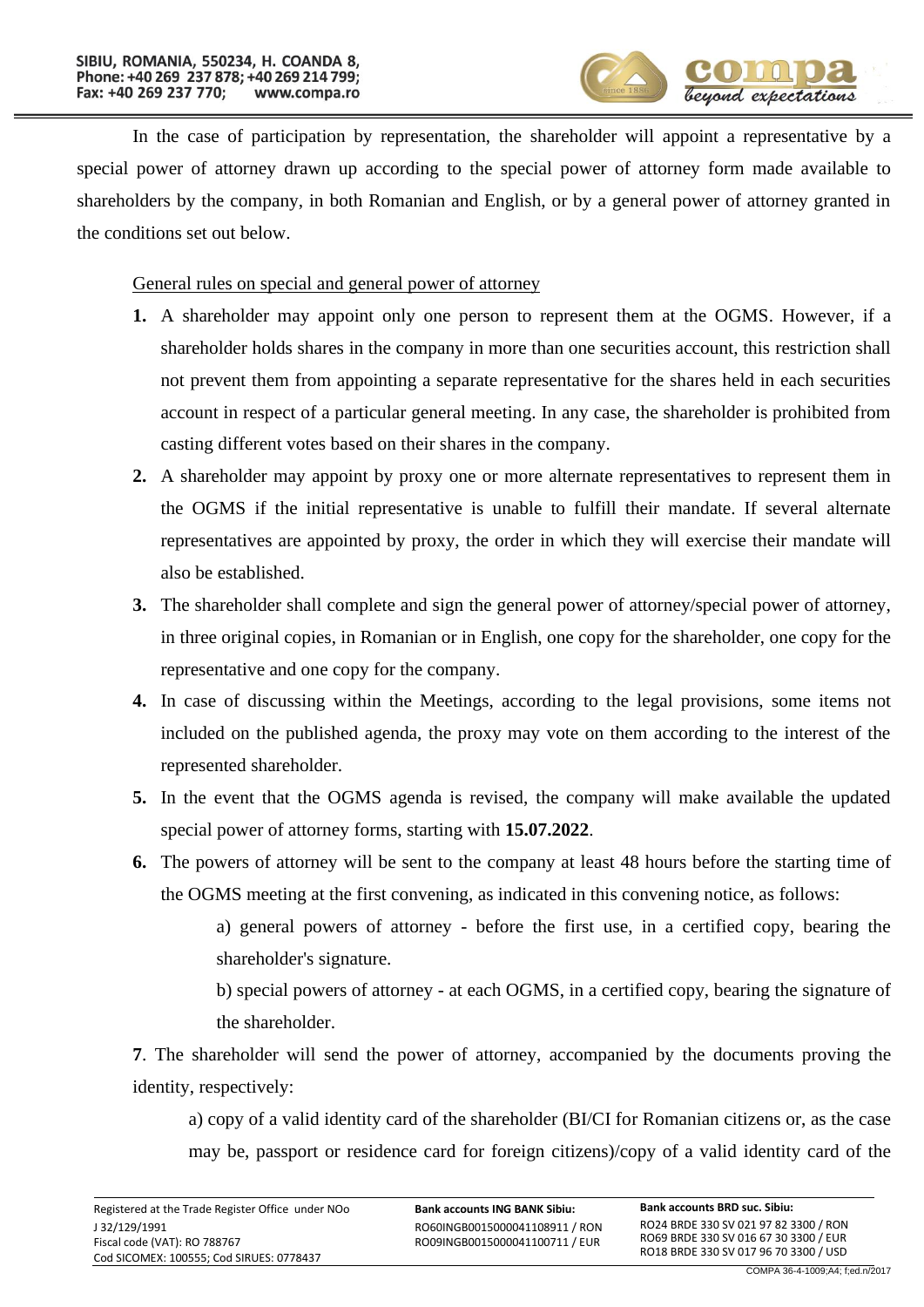

legal representative of the shareholder, in case of legal entity shareholders (BI/CI for Romanian citizens or, as the case may be, passport or residence card for foreign citizens);

If the legal representative is not mentioned in the list of shareholders of the company on the reference date, a certificate issued by the trade register/any other document issued by a competent authority of the state where the shareholder is legally registered, attesting their quality, will be attached, not older than 30 days, in original or certified copy.

b) copy of the valid identity document of the representative and, as the case may be, of the alternate individual person representative (BI/CI for Romanian citizens or, as the case may be, passport or residence card for foreign citizens).

In the case of the representative/alternate representative legal person, the following documents will also be sent:

a) the registration certificate for the representative/alternate representative, a certificate issued by the trade register/any other document issued by a competent authority of the State in which the representative is legally registered, attesting to their capacity as representative, not older than 30 days, in original or certified copy.

b) a copy of the identity document of the legal representative (BI/CI for Romanian citizens or, as the case may be, passport or residence card for foreign citizens) of the representative/alternate representative.

**8**. The copy of the power of attorney, completed and signed by the shareholder and accompanied by the related documents, must be sent:

- either in the form of a handwritten signed document, in original, sent by any form of courier or deposited at the company's headquarters located in Sibiu, 8, Henri Coandă, str., Sibiu county, in a sealed envelope, with the reference written in clear script: **"FOR COMPA SA OGMS OF 27/28.07.2022",**
- or in the form of an electronically signed document with an extended electronic signature, according to Law no. 455/2001 on the electronic signature - by e-mail - to the address [actionariat@compa.ro](mailto:actionariat@compa.ro) mentioning in the subject line: **"FOR COMPA SA OGMS OF 27/28.07.2022",**

so that they are registered with the company by **25.07.2022**, at 15.00 (Romanian local time), under the sanction of losing the exercise of these rights within the OGMS, according to the legal provisions.

## Special provisions on special power of attorney

The special power of attorney is valid only for the OGMS for which it was requested.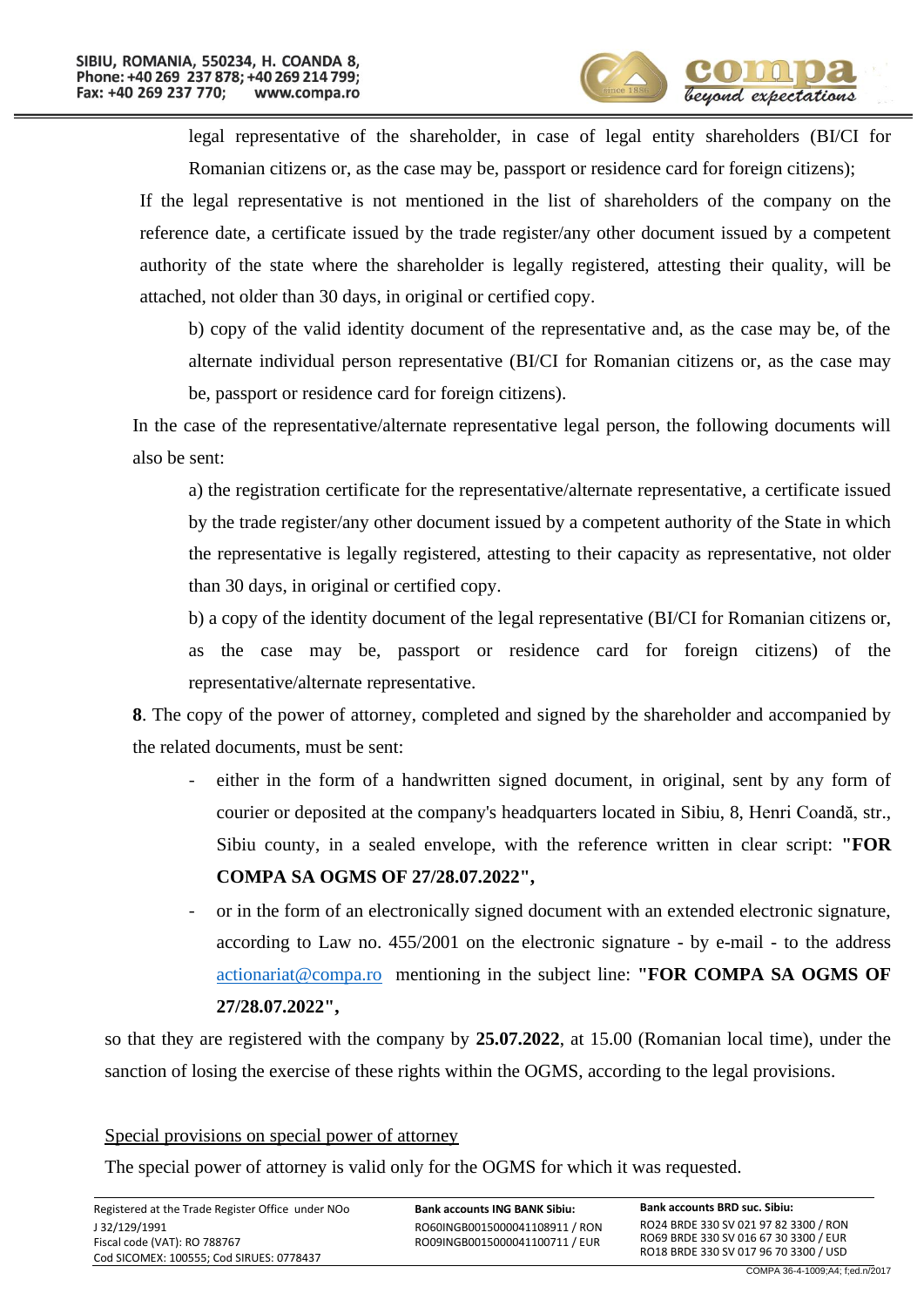

If they opt for the use of the special power of attorney, the shareholder must:

- **i.** use the special power of attorney form, for individual or legal persons, as the case may be, provided by the company on the company's website [www.compa.ro](http://www.compa.ro/) in the section **Investor Relations - General Meeting of Shareholders - Meetings - OGMS- 2022 -** *Ordinary General Meeting of Shareholders 27/28.07.2022* and at the company's headquarters, located in Sibiu, 8, Henri Coandă str., Sibiu county, starting with **24.06.2022.**
- **ii.** indicate the voting instructions for each item on the published OGMS agenda.

Special provisions on general power of attorney

The general power of attorney is valid only if:

- i. It is granted for a period not exceeding 3 years, unless the parties have expressly stipulated a longer period;
- ii. Expressly allows the representative of the shareholder who has granted such a power of attorney to vote on all matters under discussion of any GMS, including with regard to acts of disposition;
- iii. It is granted by the shareholder, as a client, to an intermediary as defined by art. 2 par. (1) point 20 of Law 24/2017 or to a lawyer; and
- iv. It contains at least the following information: 1. the name of the shareholder; 2. name of the representative (the one granted the power of attorney); 3. the date of the power of attorney, as well as its validity period, according to the legal provisions; powers of attorney bearing a later date have the effect of revoking previously dated proxies; 4. specifying that the shareholder empowers the representative to participate and vote on their behalf by general power of attorney in the general meeting of shareholders for the entire holding of the shareholder on the reference date, with the express stipulation of the company for which that general power of attorney is used.

Shareholders may not be represented in the OGMS on the basis of a general power of attorney by a person who is in a conflict of interest which may arise in particular in one of the following cases:

- a) They are majority shareholders of the Company or another entity, controlled by the respective shareholder;
- b) They are members of a management body of the Company, of a majority shareholder or of a controlled entity, according to those provided in let. (a);
- c) They are employees or auditors of the Company or of a majority shareholder or of a controlled entity, according to those provided in let. (a);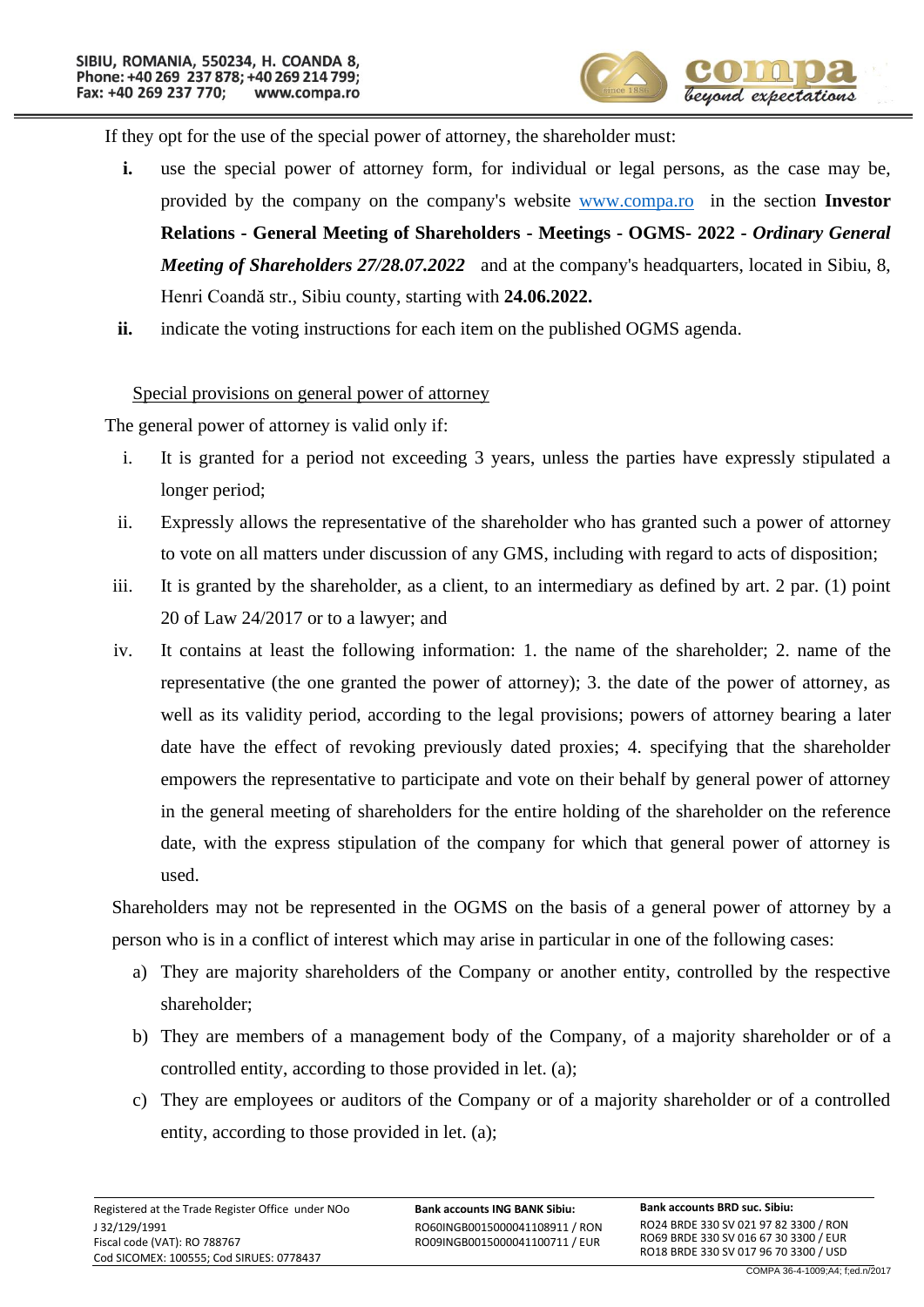

d) They are the spouse, relative or in-law up to the fourth degree, including of one of the natural persons provided in let. a)-c).

The general power of attorney will be valid, without other additional documents regarding the respective shareholder, if it is signed by the respective shareholder and is accompanied by a solemn declaration, in original, signed and, if necessary, sealed, given by the legal representative of the intermediary or the lawyer who has received the proxy by general power of attorney, showing that:

i) the power of attorney is granted by the respective shareholder, as a client, to the intermediary or, as the case may be, to the lawyer; and

ii) the general power of attorney is signed by the shareholder, including by attaching an extended electronic signature, if applicable.

The general power of attorney ceases under the provisions of art. 202 par. (2) of the FSA Regulation no. 5/2018.

# Other provisions on representation. Voting by custodian.

If a shareholder is represented by a credit institution providing custody services, they will be able to vote in the OGMS on the basis of voting instructions received by electronic means of communication, at the address indicated in the convening notice, without the shareholder having to draw up a special or general power of attorney. The custodian votes in the OGMS exclusively according to and within the limits of the instructions received from their clients who are shareholders at the reference date.

The credit institution may participate and vote in the OGMS provided that they submit a solemn statement, signed by the legal representative, stating:

a) the name of the shareholder in whose name the credit institution participates and votes in the OGMS, in clear script.

b) the credit institution provides custody services for the respective shareholder.

The declaration must be submitted to the company, in original, signed and, as the case may be, sealed, 48 hours before the OGMS, without fulfilling other formalities related to its form, as follows:

- either in the form of a handwritten signed document, in original, sent by any form of courier or deposited at the company's headquarters located in Sibiu, 8, Str. Henri Coandă, Sibiu County, in a sealed envelope, with the reference written in clear script: **"FOR COMPA SA OGMS OF 27/28.07.2022",**
- or in the form of an electronically signed document with an extended electronic signature, according to Law no. 455/2001 on the electronic signature - by e-mail - to the address [actionariat@compa.ro](mailto:actionariat@compa.ro) mentioning in the subject line: **"FOR COMPA SA OGMS OF** 
	- **27/28.07.2022",**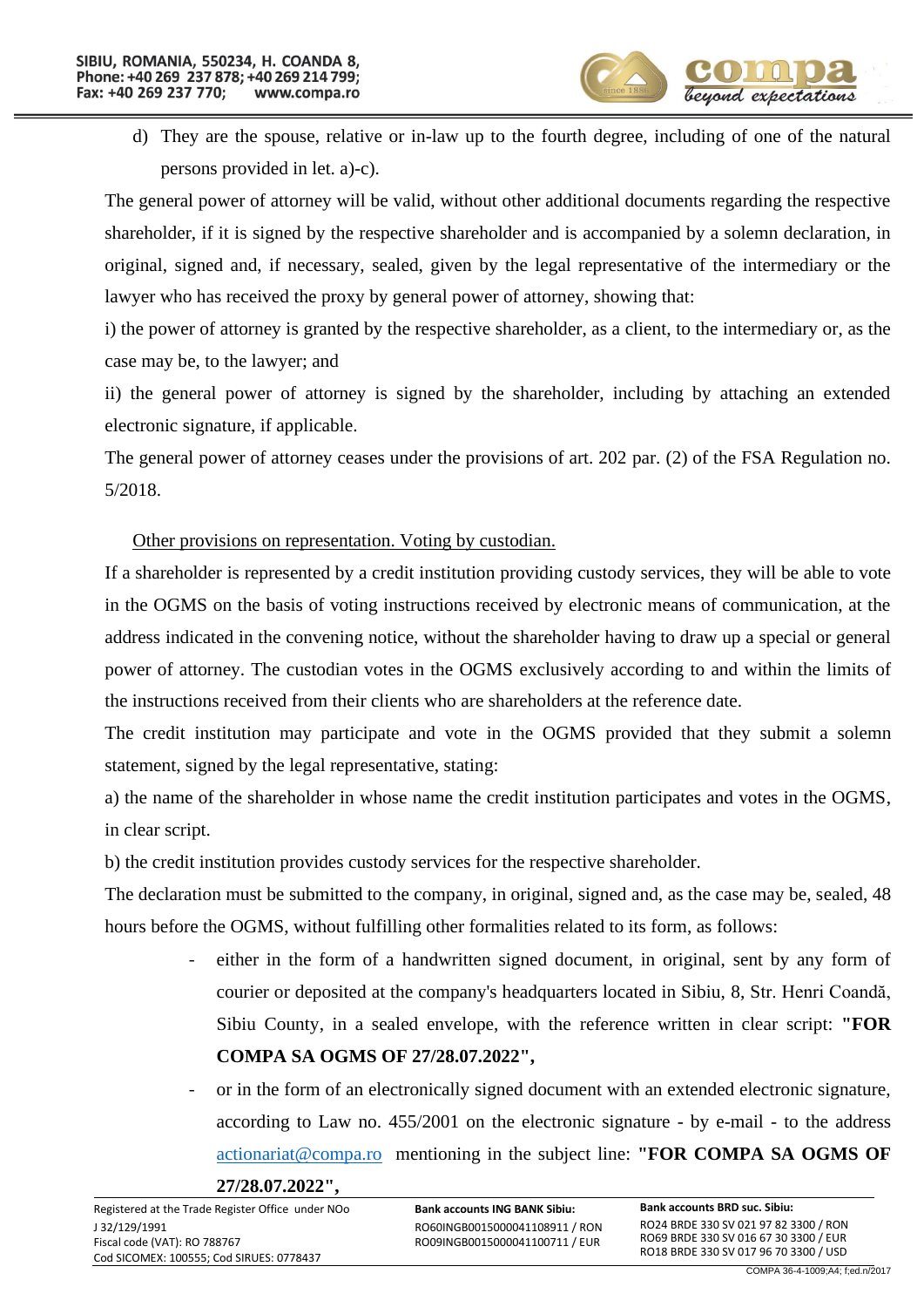

so that they are registered with the company by **25.07.2022**, at 15.00 (Romanian local time), under the sanction of losing the exercise of these rights within the OGMS, according to the legal provisions.

In this case, the company will not request other documents related to the identification of the shareholder.

## *• Voting by correspondence*

The Company's shareholders registered on the reference date in the shareholders' register, kept by Central Depository SA, have the opportunity to vote by correspondence using the voting form by correspondence vote made available to shareholders by the Company, both in Romanian and in English on the company's website [www.compa.ro,](http://www.compa.ro/) in the section **Investor Relations - General Meeting of Shareholders - Meetings - OGMS – 2022 -** *Ordinary General Meeting of Shareholders 27/28.07.2022***,** available starting with **24.06.2022**. In the event that the OGMS agenda is revised, the company will make available the updated mail voting form, starting with **15.07.2022**.

Correspondence voting may be cast by a representative only if:

a) they have received from the represented shareholder a special/general power of attorney to be submitted to the company at least 48 hours before the start of the OGMS meeting in the first convening; or

b) the representative is a credit institution that provides custody services, under the provisions of art. 105 of Law 24/2017.

In case the shareholder who has expressed their vote by correspondence participates in person/through a representative at the OGMS, only the vote expressed personally/through a representative will be considered.

If the person representing the shareholder by personal participation in the OGMS is other than the one who expressed the vote by correspondence, then for the validity of their vote they must present to the meeting secretary a written revocation of the correspondence vote form signed by the shareholder or the representative who expressed the vote by correspondence. This is not necessary if the shareholder or their legal representative is present at the OGMS.

The correspondence voting form completed and signed by the shareholder and accompanied by the related documents, will be sent to the company until **25.07.2022**, at 15.00 (Romanian local time), as follows:

either in the form of a handwritten signed document, in original, sent by any form of courier or deposited at the company's headquarters located in Sibiu, 8, Henri Coandă str., Sibiu county, in a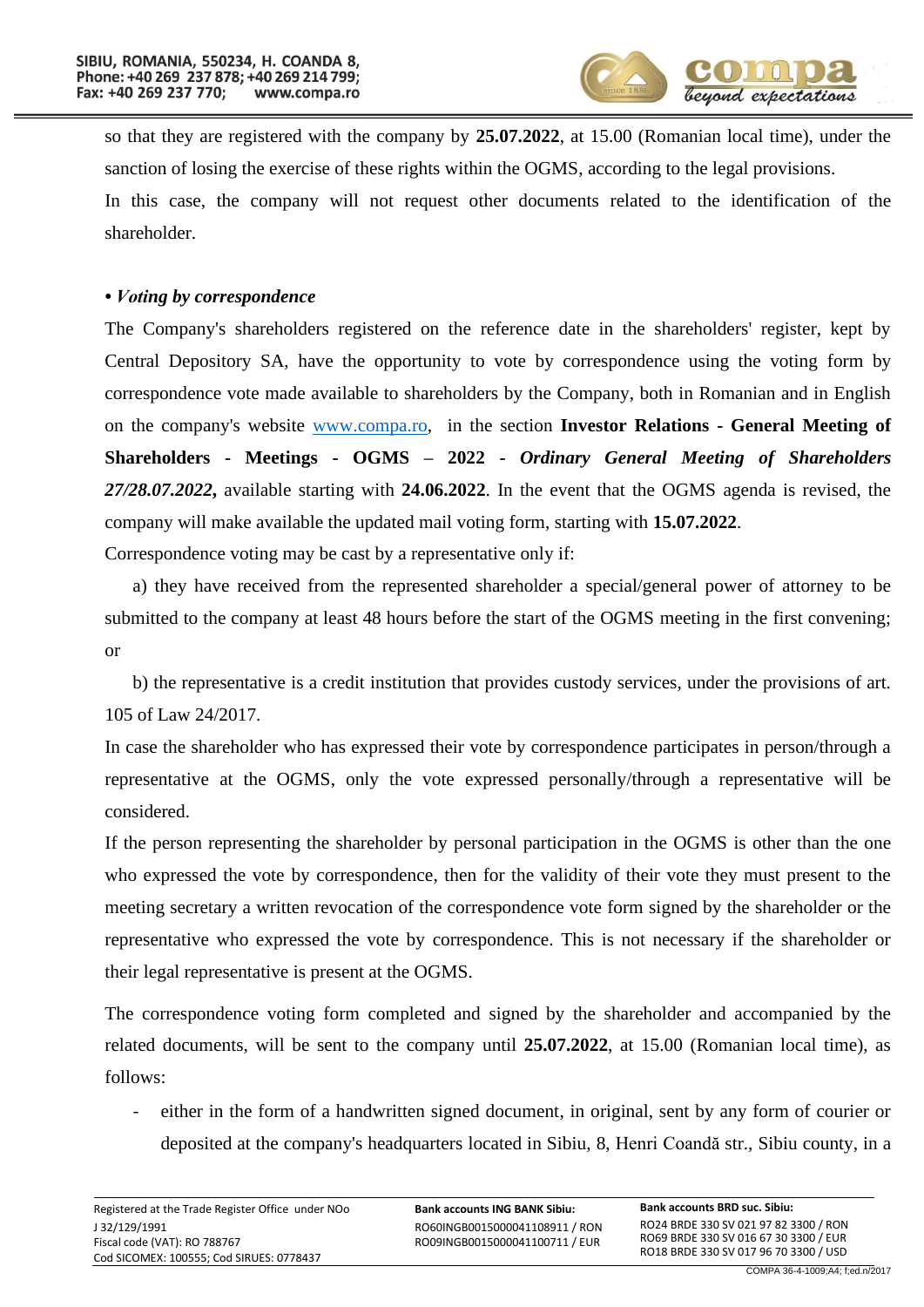

sealed envelope, with the reference written in clear script: **"FOR COMPA SA OGMS OF 27/28.07.2022",**

or in the form of an electronically signed document with an extended electronic signature, according to Law no. 455/2001 on the electronic signature - by e-mail - to the address [actionariat@compa.ro,](mailto:actionariat@compa.ro) mentioning in the subject line: "**FOR COMPA SA OGMS OF 27/28.07.2022".**

#### **Other provisions on the OGMS**

The draft decisions, the documents to be presented to the general meeting, the comments of the company's competent bodies on the agenda items, can be consulted at the company's headquarters, every working day, between 8.00 and 16.00 and on the company's website [www.compa.ro](http://www.compa.ro/) in the **section Investor Relations - General Meeting of Shareholders - Meetings - OGMS 2022 -** *Ordinary General Meeting of Shareholders 27/28.07.2022,* being available in Romanian and English, starting with **24.06.2022**.

Draft decisions proposed by shareholders will be added to the company's website as soon as possible after their receipt by the company.

The following documents and information will be published and can be obtained from the company's website [www.compa.ro,](http://www.compa.ro/) in Romanian and English, in the section **Investor Relations - General Meeting of Shareholders - Meetings - OGMS 2022 -** *Ordinary General Meeting of Shareholders 27/28.07.2022***,** starting with **24.06.2022**:

- **1.** the convening notice of the general meeting of shareholders;
- **2.** the total number of shares and voting rights at the convening date;
- **3.** the documents to be presented to the general meeting;
- **4.** a draft decision or, in the event that no decision is proposed, a comment from the Board of Directors, for each item on the proposal of the OGMS agenda;

If the proposals for the agenda come from the entitled shareholders, the draft decisions or comments provided by the respective shareholders will be published, as soon as possible, after their receipt by the company;

- **5.** special power of attorney forms for individual and companies to be used for voting by representation, on the basis of a special power of attorney;
- **6.** the voting forms to be used for correspondence voting;
- **7.** Declaration of conflict of interest in the case of a vote on the basis of a general power of attorney.

The documents mentioned above will be available and can be obtained also at the company's headquarters located in Sibiu, str. Henri Coandă, no. 8, Sibiu, starting with **24.06.2022**.